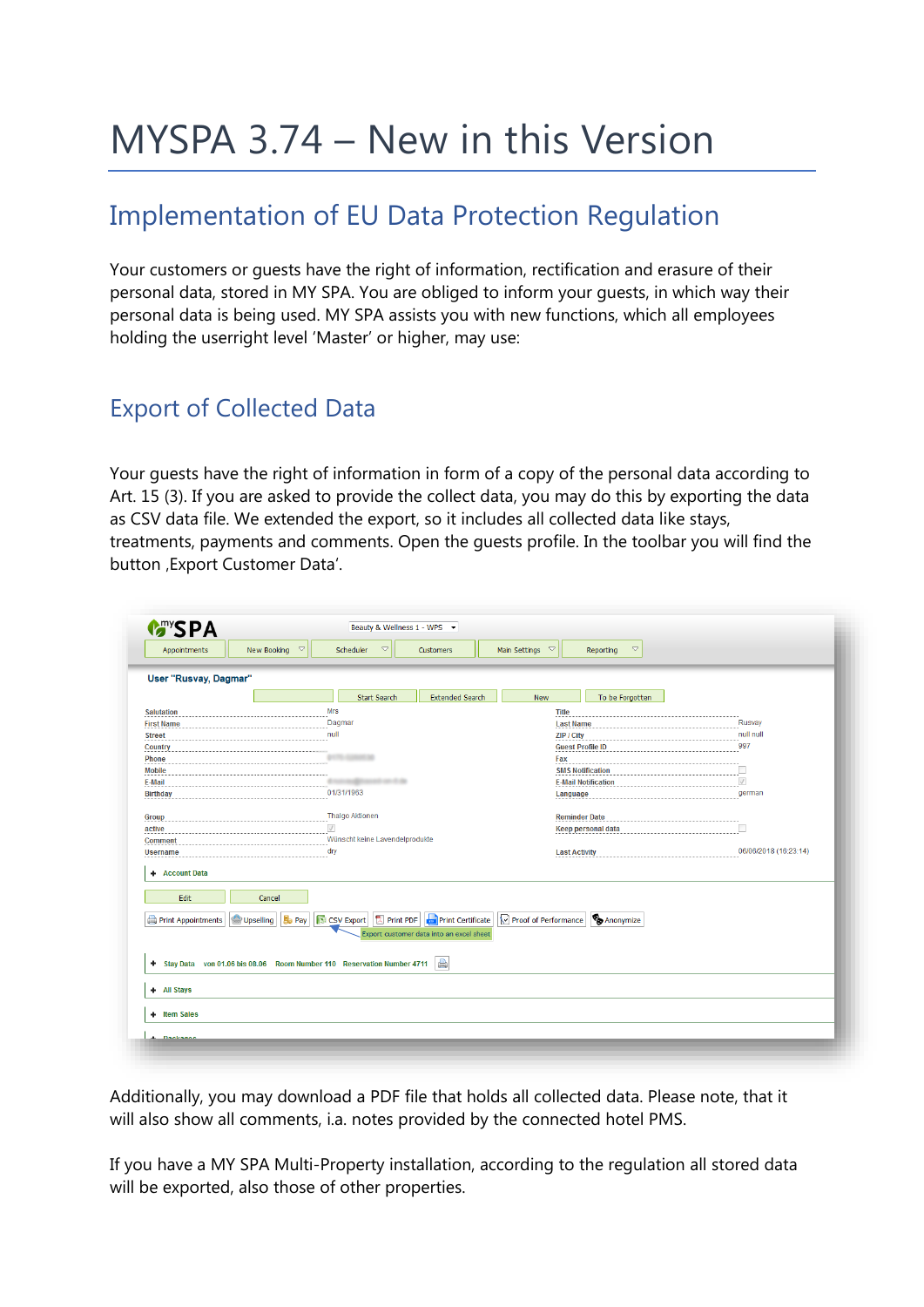### Anonymizing Personal Data

Your guest have the right to erasure of personal data according to Art. 17 (1). You may

anonymize personal data on a persons demand or withdrawal of a former consent. All personal data will be deleted irretrievable, but will be included anonymously in reports and statistics.



Open the customer's profile. In the toolbar below the personal data you will see the button 'Anonymize'. der Funktionsliste unter den Kundendaten finden Sie den Button 'Anonymisieren'. If you confirm the warning message, the guest's personal data will be deleted irreversably. Should you have accidently erased it, most browsers show the former screen view by clicking on the browser's 'one page back' button. There you may see the former entries and insert and store them again.

| User "986, Anonymous"          |        |                       |                        |                                |                            |                       |
|--------------------------------|--------|-----------------------|------------------------|--------------------------------|----------------------------|-----------------------|
|                                |        | <b>Start Search</b>   | <b>Extended Search</b> | New                            | To be Forgotten            |                       |
| <b>Salutation</b>              |        |                       |                        | <b>Title</b>                   |                            |                       |
| <b>First Name</b>              |        | Anonymous             |                        | <b>Last Name</b>               |                            | 986                   |
| <b>Street</b>                  |        |                       |                        | ZIP / City                     |                            |                       |
| <b>Country</b><br><b>Phone</b> |        |                       |                        | <b>Guest Profile ID</b><br>Fax |                            |                       |
| <b>Mobile</b>                  |        |                       |                        |                                | <b>SMS Notification</b>    | п                     |
| E-Mail                         |        |                       |                        |                                | <b>E-Mail Notification</b> | П                     |
| <b>Birthday</b>                |        |                       |                        | Language                       |                            | german                |
|                                |        |                       |                        |                                |                            |                       |
| Group                          |        |                       |                        | <b>Reminder Date</b>           |                            |                       |
| active                         |        |                       |                        |                                | <b>Keep personal data</b>  | П                     |
| <b>Comment</b>                 |        |                       |                        |                                |                            |                       |
| <b>Username</b>                |        | 05/28/2018 (15:12:22) |                        | <b>Last Activity</b>           |                            | 06/05/2018 (16:13:29) |
| Anonymized                     |        |                       |                        |                                |                            |                       |
| + Account Data                 |        |                       |                        |                                |                            |                       |
|                                |        |                       |                        |                                |                            |                       |
| Edit                           | Cancel |                       |                        |                                |                            |                       |
| Export Customer Data           |        |                       |                        |                                |                            |                       |
|                                |        |                       |                        |                                |                            |                       |
|                                |        |                       |                        |                                |                            |                       |
|                                |        |                       |                        |                                |                            |                       |
|                                |        |                       |                        |                                |                            |                       |
| + Item Sales                   |        |                       |                        |                                |                            |                       |
|                                |        |                       |                        |                                |                            |                       |

Afterwards, the guest's profile is emptied besides a number and the date of it's anonymization.

Please note: If MY SPA is connected to your hotelsystem and the guest books a new reservation, his personal data will be sent again and his former profile will be refreshed. Please inform your guest's, that the anonymization does not automatically include the hotel reservation system.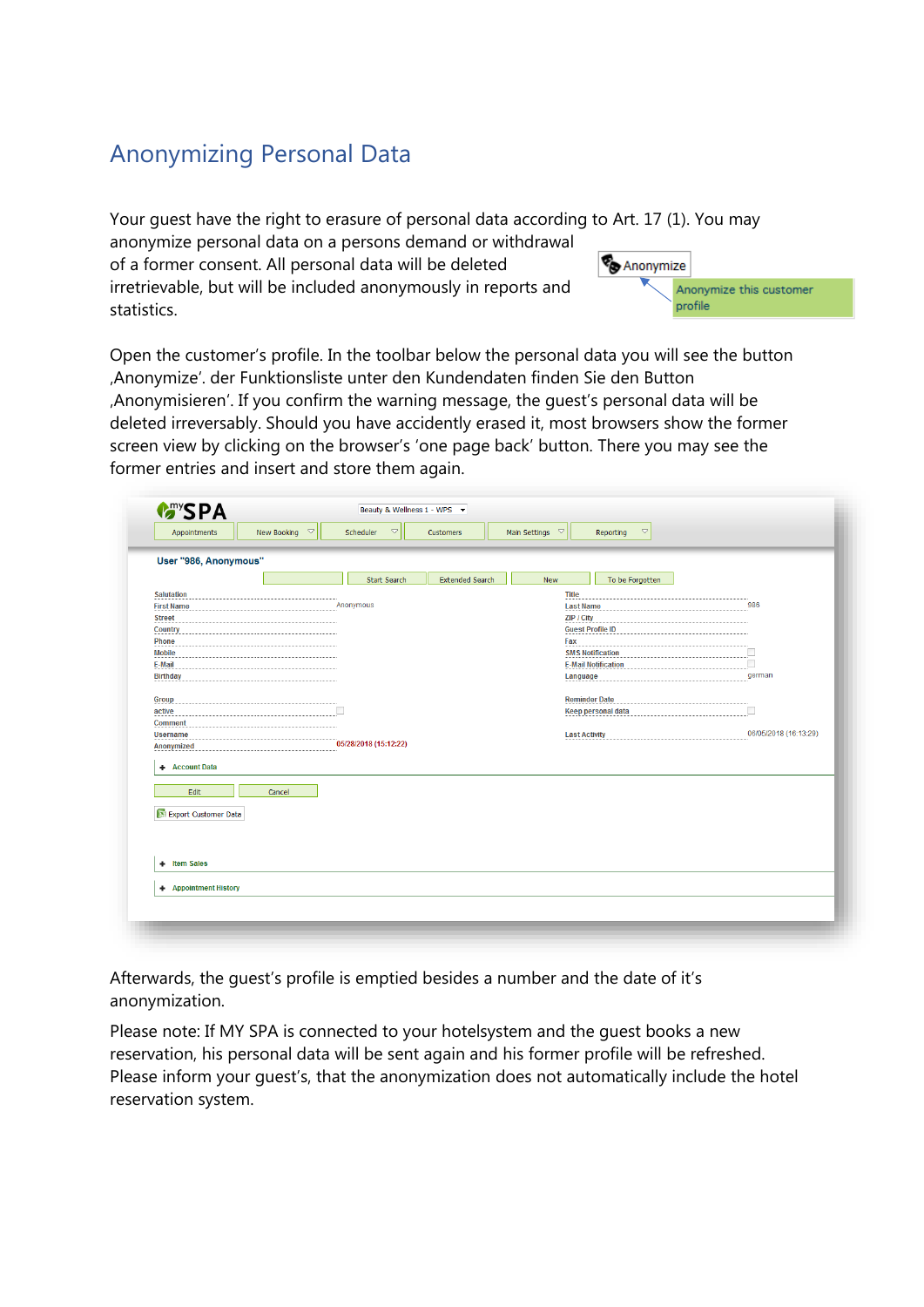#### Forgetting Personal Data

Your guests have the right to be forgotten according to Art 17 (1a). MY SPA offers a function to manage the duration of inactivity, after which the guest profile is presented in a list of proposals for anonymization.

Go to , Main Settings'  $-$  , Shop Data', respectively choose 'all' properties in the Multi-Property version.

Choose a duration of one, two or three years of inactivity, until the guest is added to the list of proposals.

Anonymizing is not done automatically! Open the list of proposals by going to 'Customers' and click on the button 'To be Forgotten':

| Shop No. 1                           |                           |
|--------------------------------------|---------------------------|
| Name                                 | Beauty & Wellness 1 - WPS |
| Street                               | Exp Hotel                 |
| Country                              | Germany                   |
| Fax                                  |                           |
| Website                              |                           |
| <b>Affiliation</b>                   | Internal shop             |
| Currency                             | <b>EUR</b>                |
| UTC timezone                         | Germany (Europe/Berlin)   |
| Time Units per Hour                  | 12                        |
| Days in the Future                   | 365 Days                  |
| <b>Available Positions</b>           | Employee V                |
| <b>Cancel after Payment</b>          |                           |
| <b>Automatic Scheduling Overview</b> | systems@based-on-it.de    |
| Time to Anonymize                    | 1 year inactive           |

| <b>MANSPA</b>                                                                 |                                |                                  |                        |                        |                              |  |
|-------------------------------------------------------------------------------|--------------------------------|----------------------------------|------------------------|------------------------|------------------------------|--|
| Appointments                                                                  | $\triangledown$<br>New Booking | $\overline{\nabla}$<br>Scheduler | Customers              | Main Settings $\nabla$ | $\triangledown$<br>Reporting |  |
|                                                                               |                                |                                  |                        |                        |                              |  |
|                                                                               |                                |                                  |                        |                        |                              |  |
|                                                                               |                                |                                  |                        |                        |                              |  |
| <b>Customers</b>                                                              |                                |                                  |                        |                        |                              |  |
|                                                                               |                                |                                  |                        |                        |                              |  |
|                                                                               |                                | Start Search                     | <b>Extended Search</b> | <b>New</b>             | To be Forgotten              |  |
|                                                                               |                                |                                  |                        |                        | Proposals for                |  |
|                                                                               |                                |                                  |                        |                        | Anonymizing                  |  |
| Pages (22): Page $1$ $\bullet$<br>(Your query returned 536 matches in total.) | $\Rightarrow$ 123  2021 22     |                                  |                        |                        |                              |  |

View the list and choose the guest profiles by checking them. At the end of each page, you may select all or none in a single step.

| Julia                                     |       |       |  |
|-------------------------------------------|-------|-------|--|
| Choose All/ None - or Marked Customers to | Merge | vmize |  |

We recommend to do this regularly on a monthly basis.

You may remove guests permanently from this list of proposals, if they have expressly agreed to a permanent storage of their personal data: Open the customer profile and check the option , Keep personal data'.

| <b>Reminder Date</b> |                       |
|----------------------|-----------------------|
| Keep personal data   |                       |
| <b>Last Activity</b> | 06/06/2018 (11:14:55) |
|                      |                       |

If MY SPA is connected to your hotelsystem and

the guest returns, his personal data will be transferred to MY SPA and his anonymized profile will be filled again.

#### Full Screen Width

MY SPA sizes to the full screen width of the local monitor.